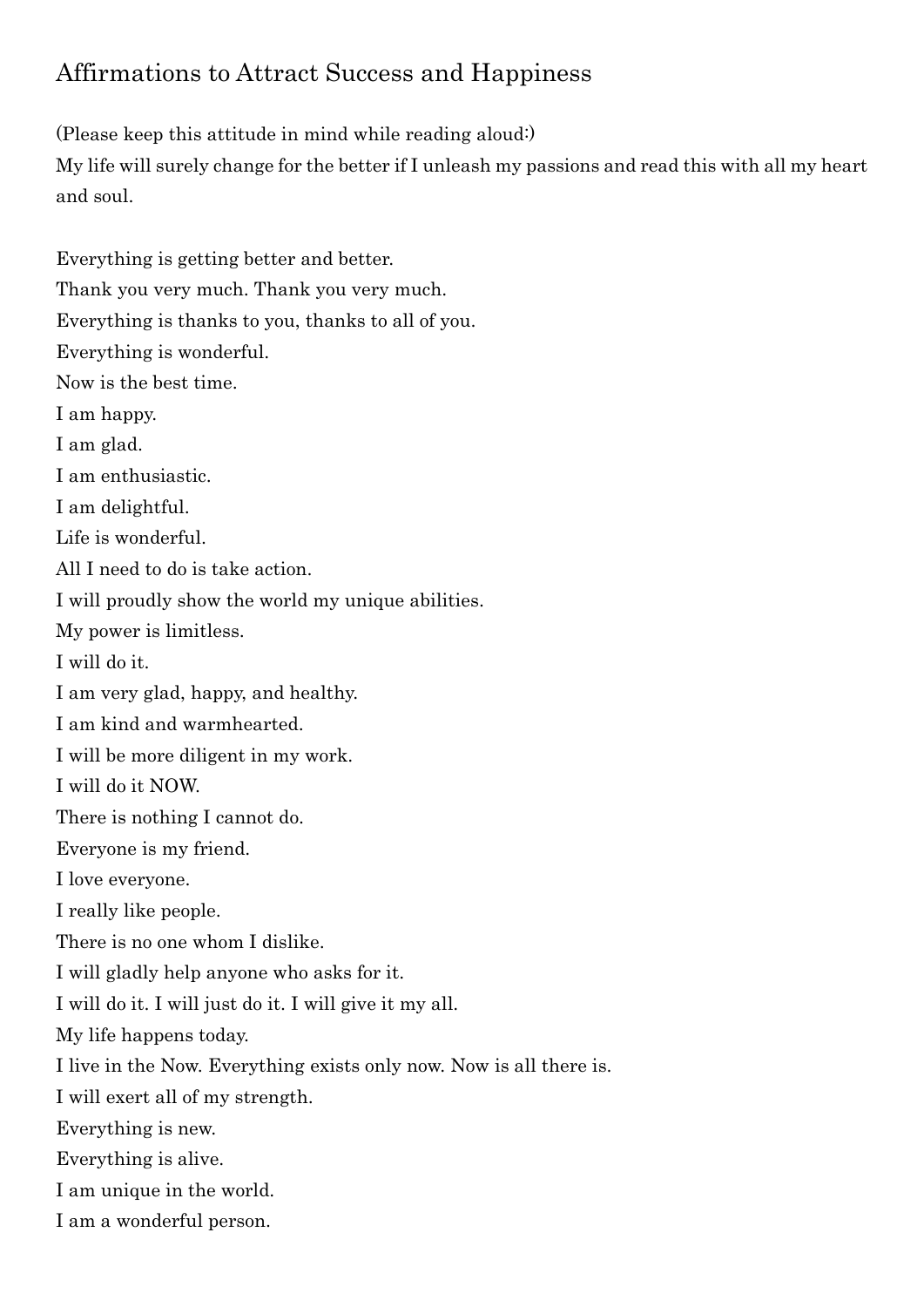I am helpful to other people.

I will make every possible effort.

I will complete all of the tasks that were assigned to me today.

I am happy, glad, and enthusiastic.

I am full of drive.

I will improve upon everything I did yesterday.

I can do that because I am an openhearted and honest person.

I will write down all of my plans.

And I will put them into practice.

Everything is delightful.

I owe everything to you.

Thank you very much.

Thank you very much.

I am responsible.

I am faithful.

I will keep my promises.

I am punctual.

I will produce actual results.

I will devote myself to achievements.

Making my clients happy brings me happiness.

I will follow through on my decisions.

I will never admit to defeat.

Just do it.

I will motivate others.

I will work with them to achieve a wonderful future.

I won't hesitate.

I admire other people.

I also admire myself.

Because I love other people as well as myself.

Life is pleasant.

Now I want to help other people.

I want them to be happy.

I want to be moved by their happiness

Please give me as many tasks as I can handle.

I will truly finish them right away.

I am very enthusiastic. It burns like a fire within me.

I am like a fireball.

Bring it on! I can do anything.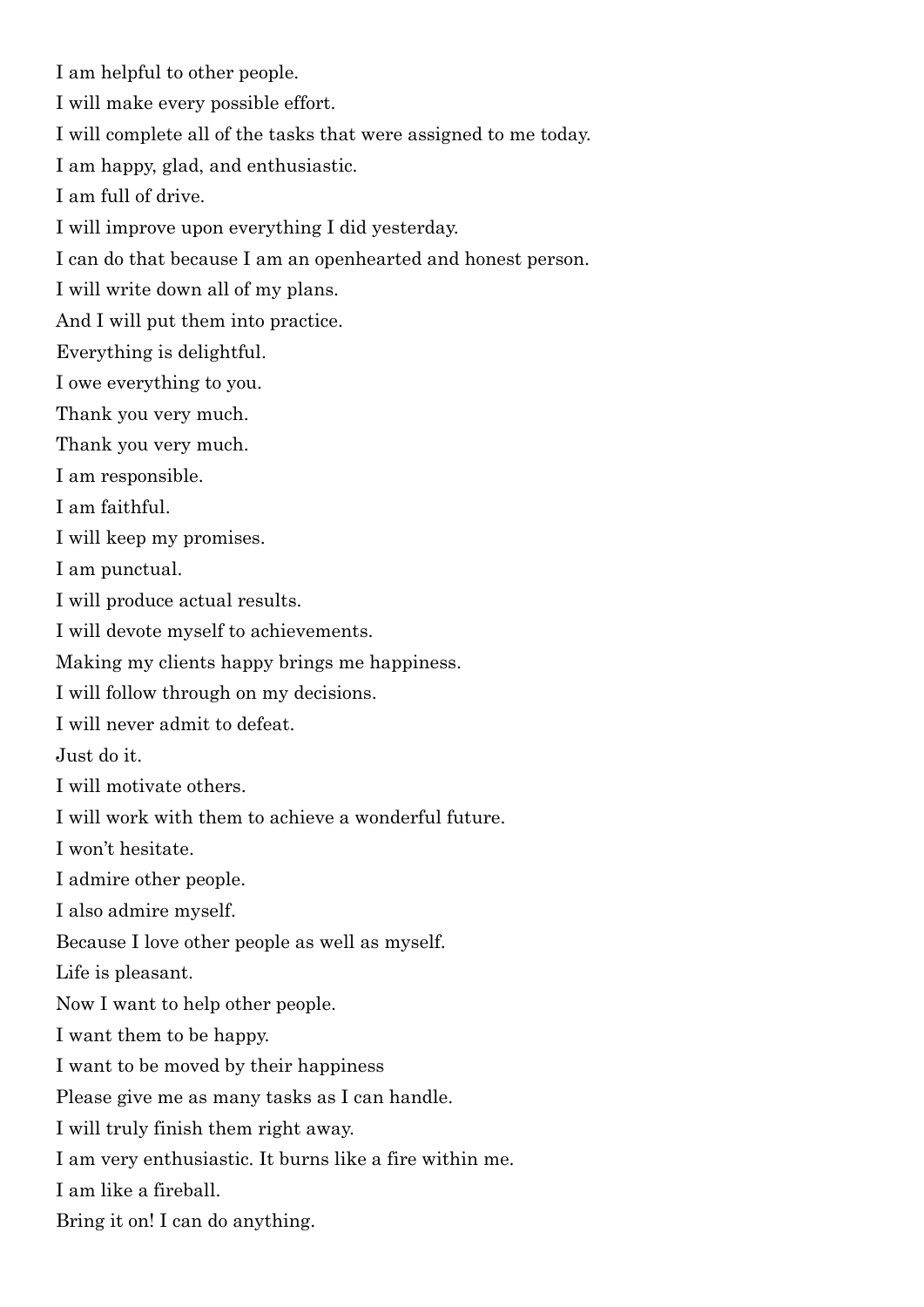I will make rapid progress. I will take decisive action. I will use all of my power. I will use every last ounce of my strength. I will do it. I will do it. I am surrounded by wonderful people. I love everyone. Please teach me more. I will mature as a person. I will develop myself. I will make progress. Everything is spiritual training. I will do my work with all my heart. Because we are all sales people who express love through our work. My mind is clear. I have one new idea after another. I can solve any problem no matter how difficult. I will cherish every moment. Because time is life. I can come up with one idea after another that will make others happy. I can hear others saying thank you. I can see people smile. Thank you, father. Thank you, mother. Thank you, my sister. Thank you, my brother. Thank you, all of my family. Thank you, all of my relatives. Thank you, all of my ancestors. Thank you, all of my customers. Thank you, all of my colleagues. Thank you, everyone who calls me. Thank you, everyone who visits me. Thank you, everyone who surrounds me. Thank you, all the people of the world. Thank you very much. I will welcome you with all of my love and gratitude.

I will do it.